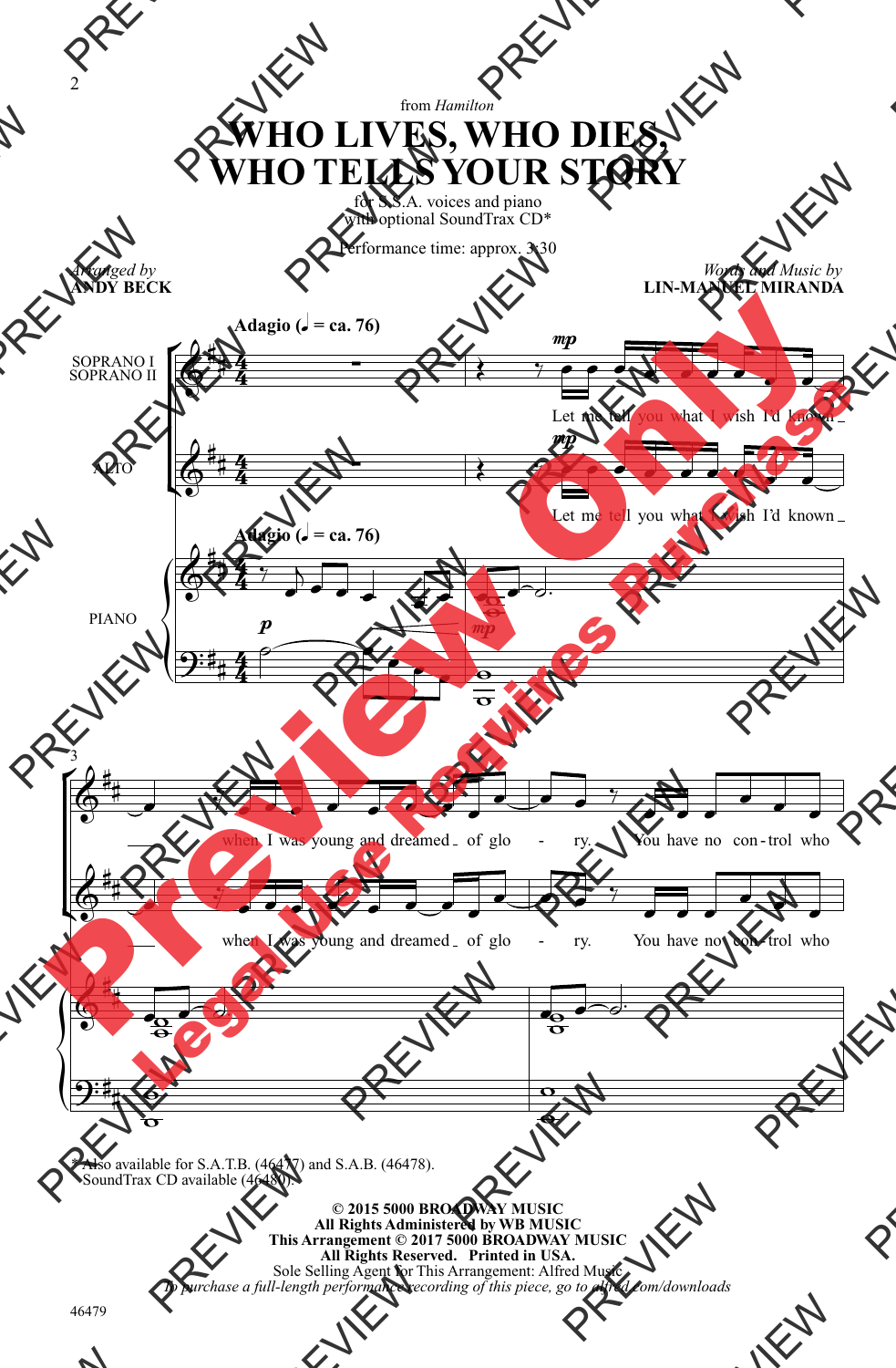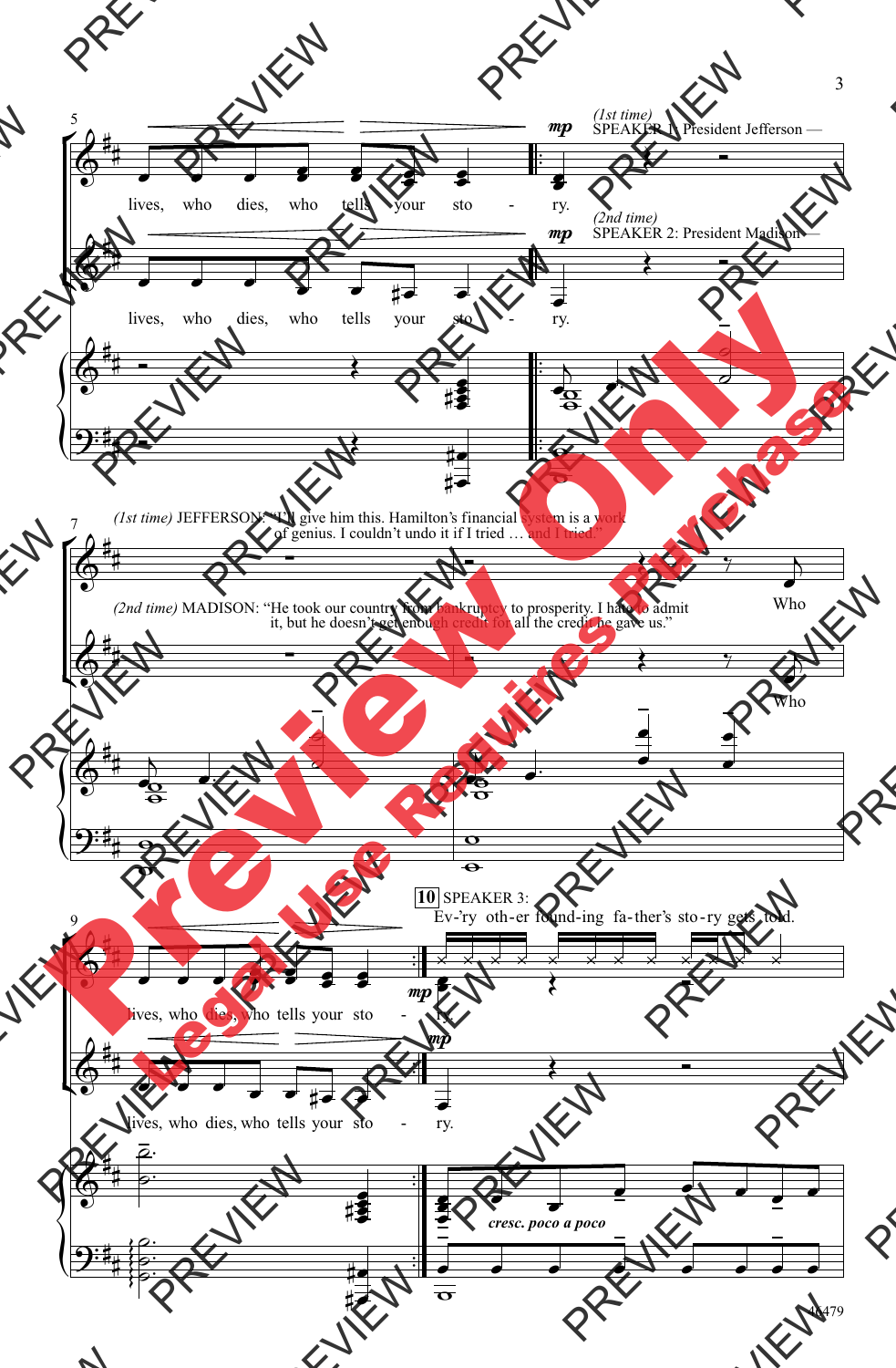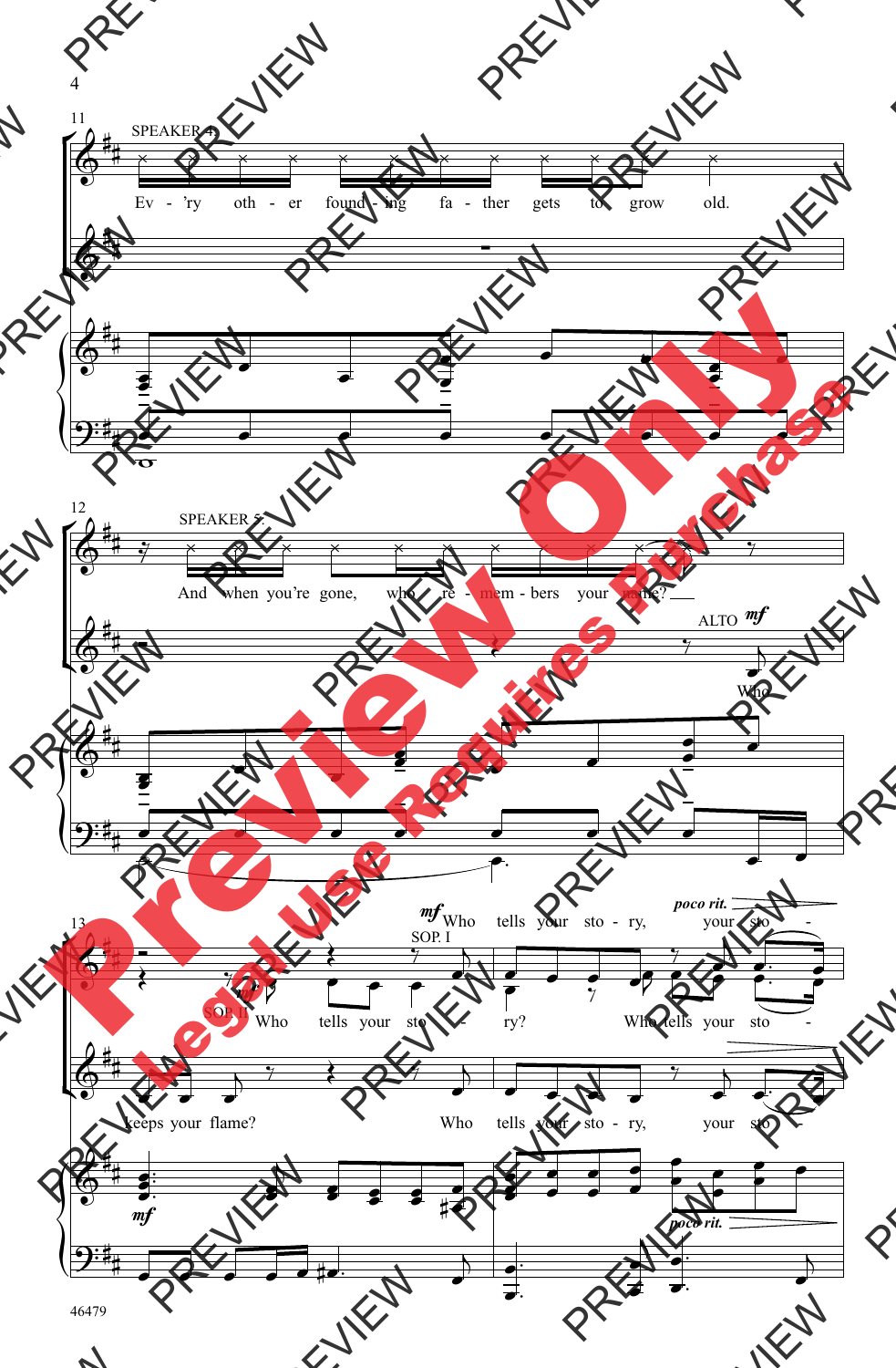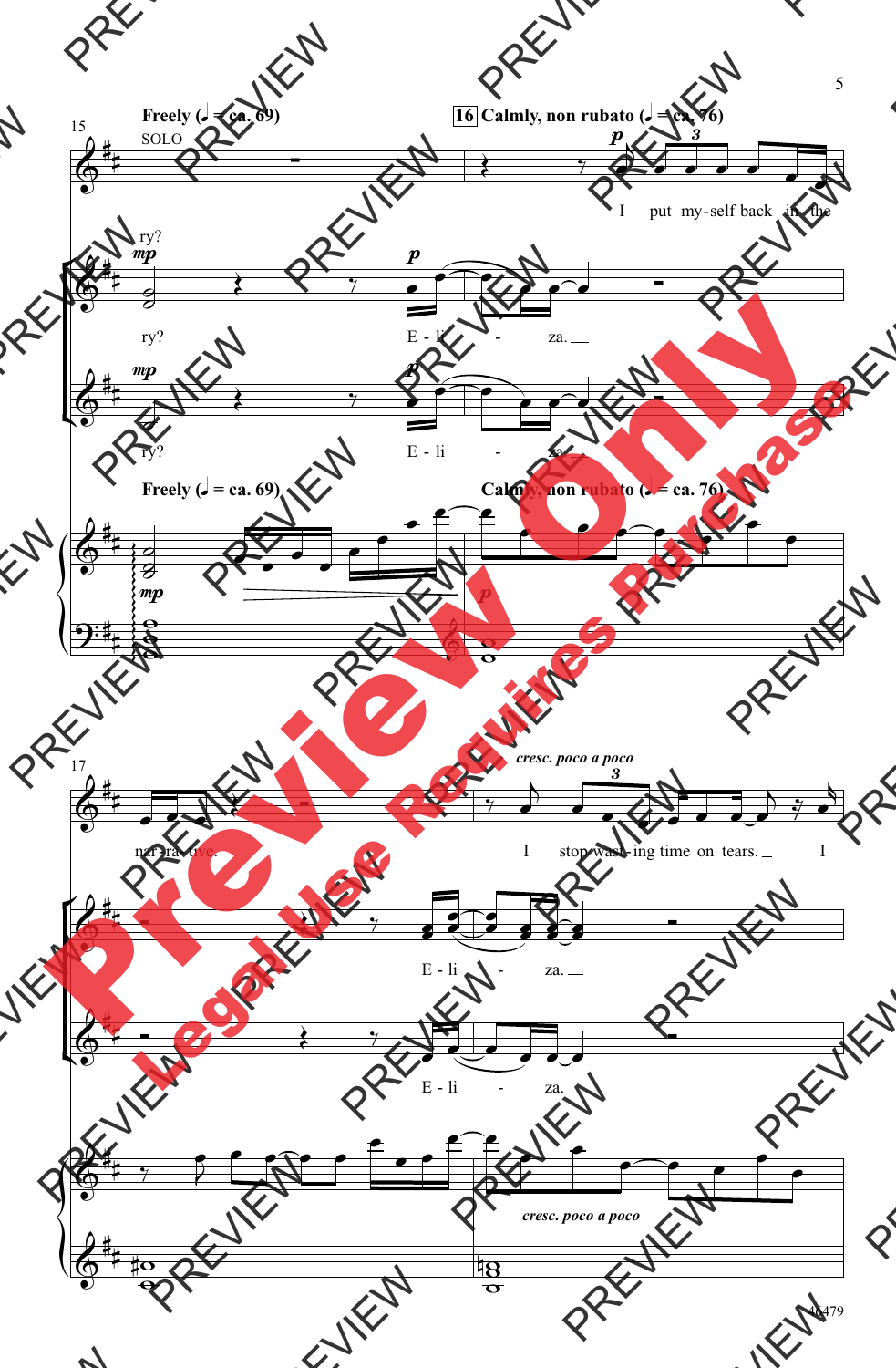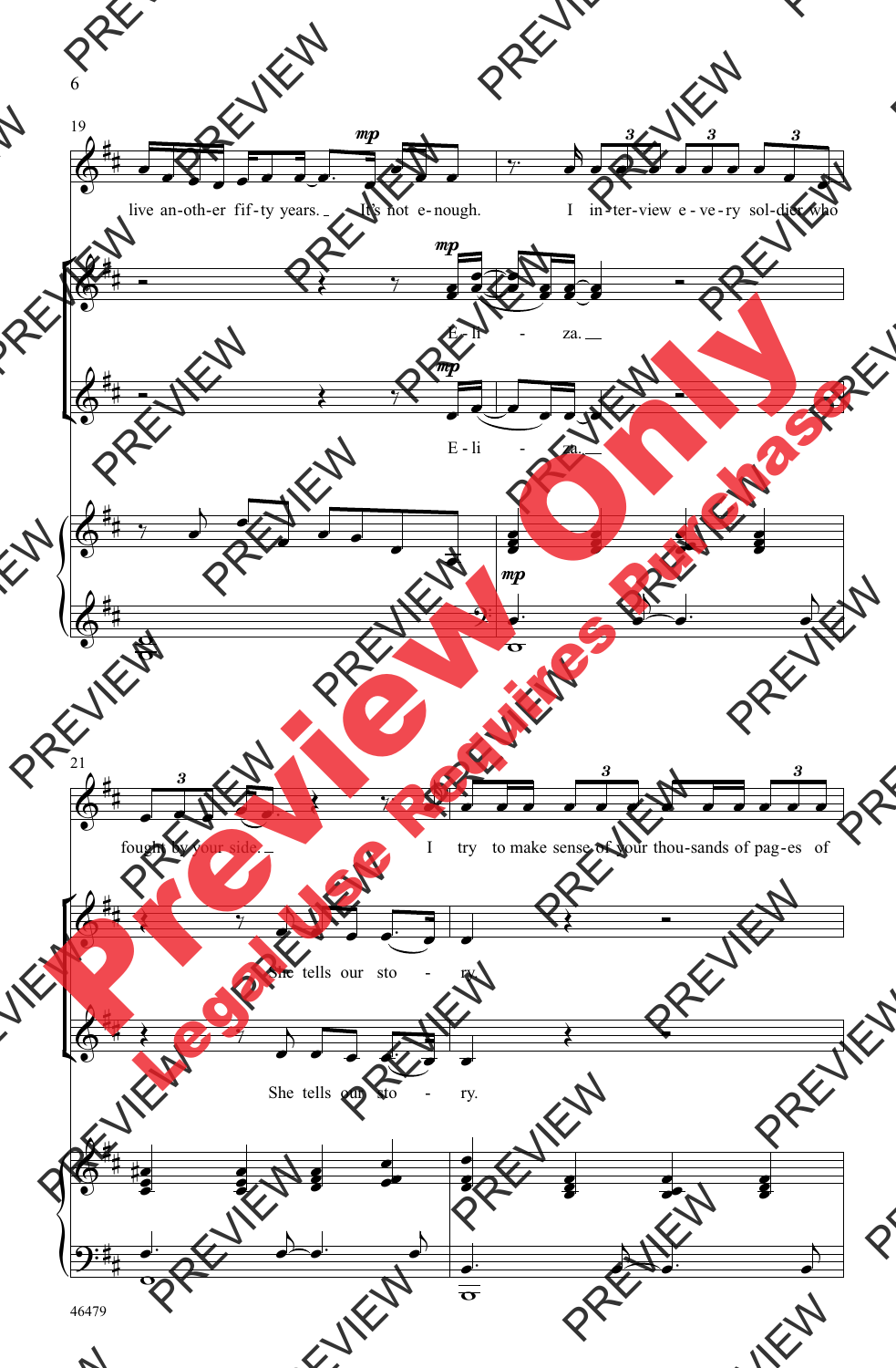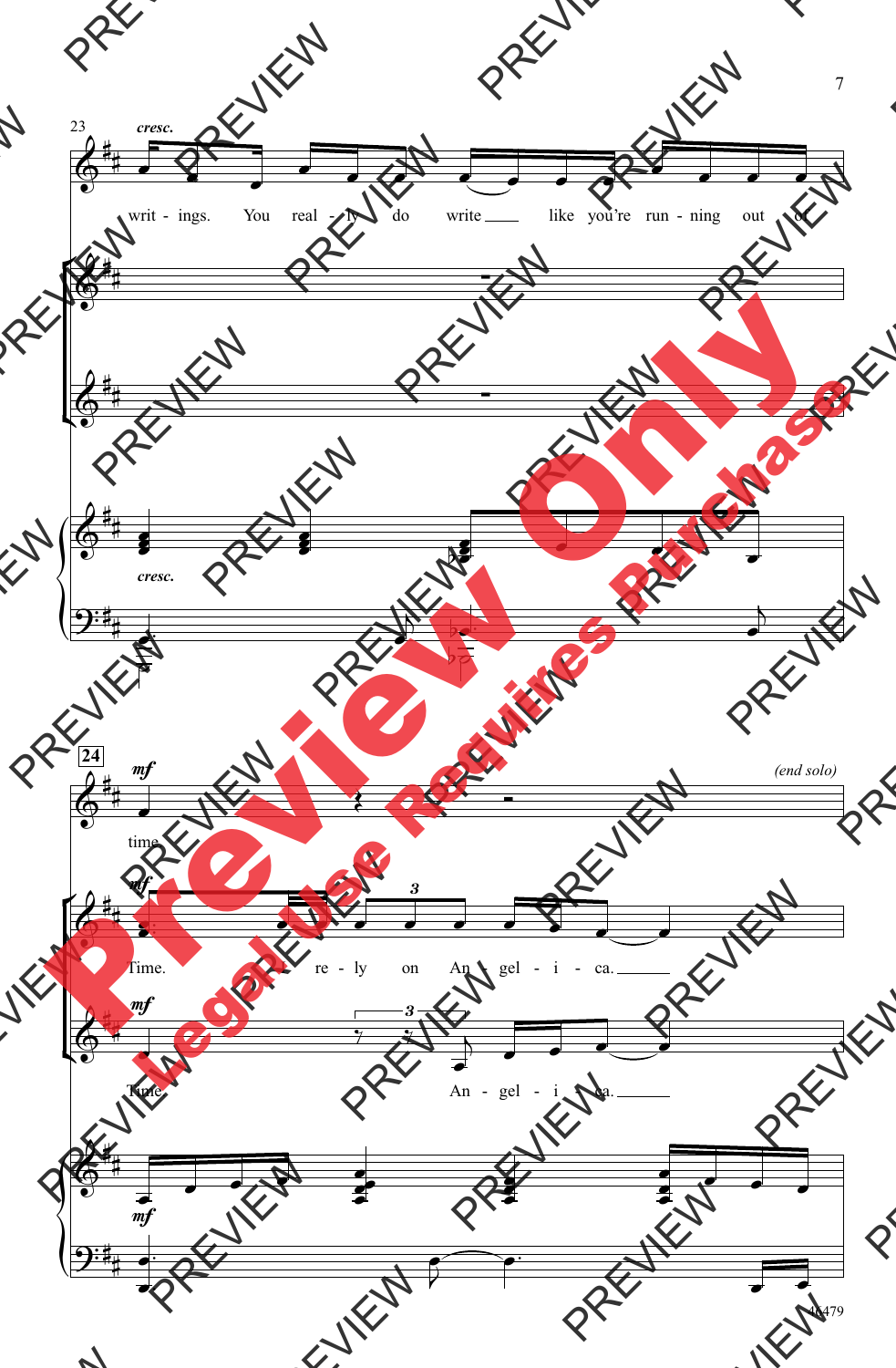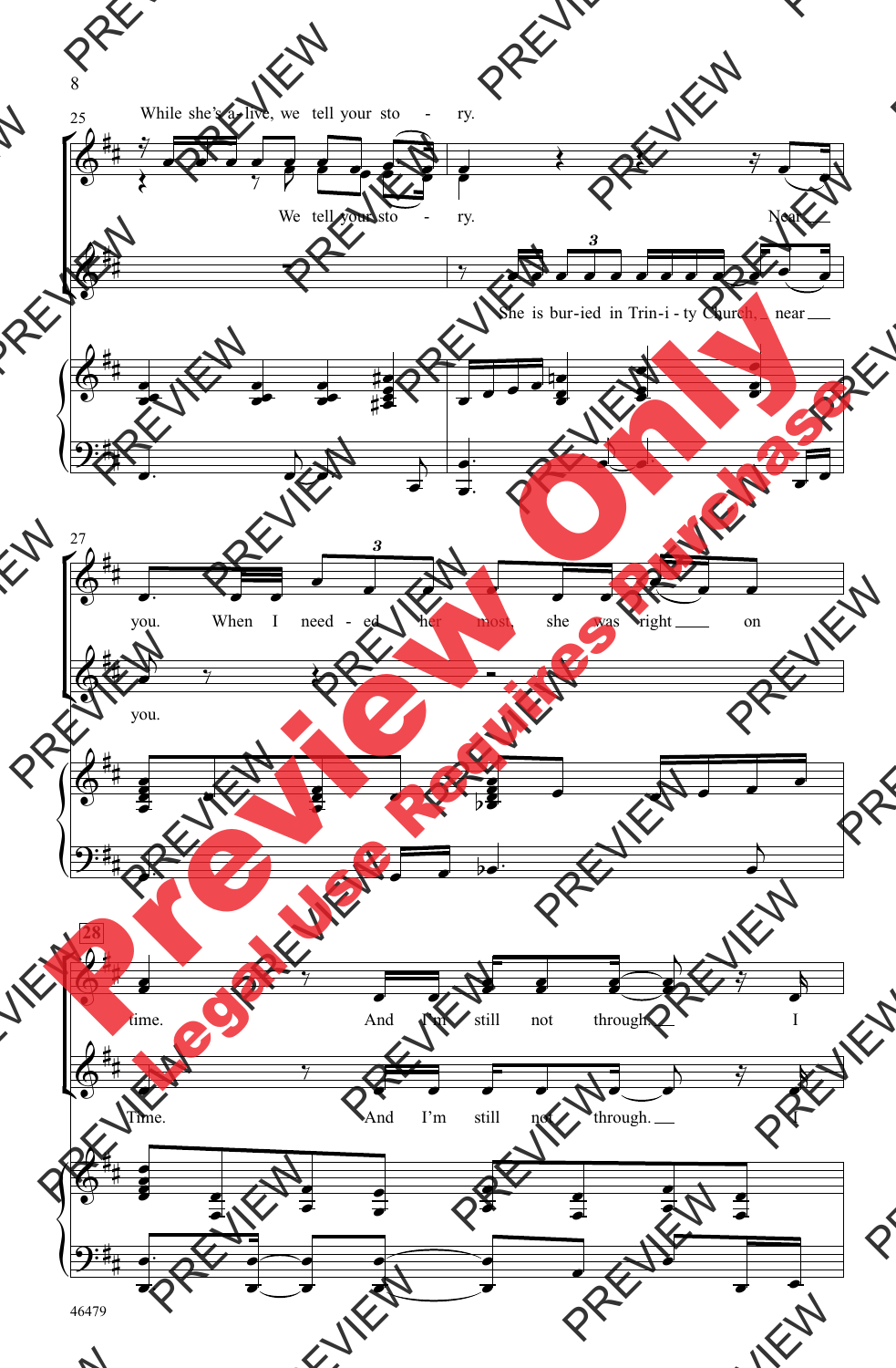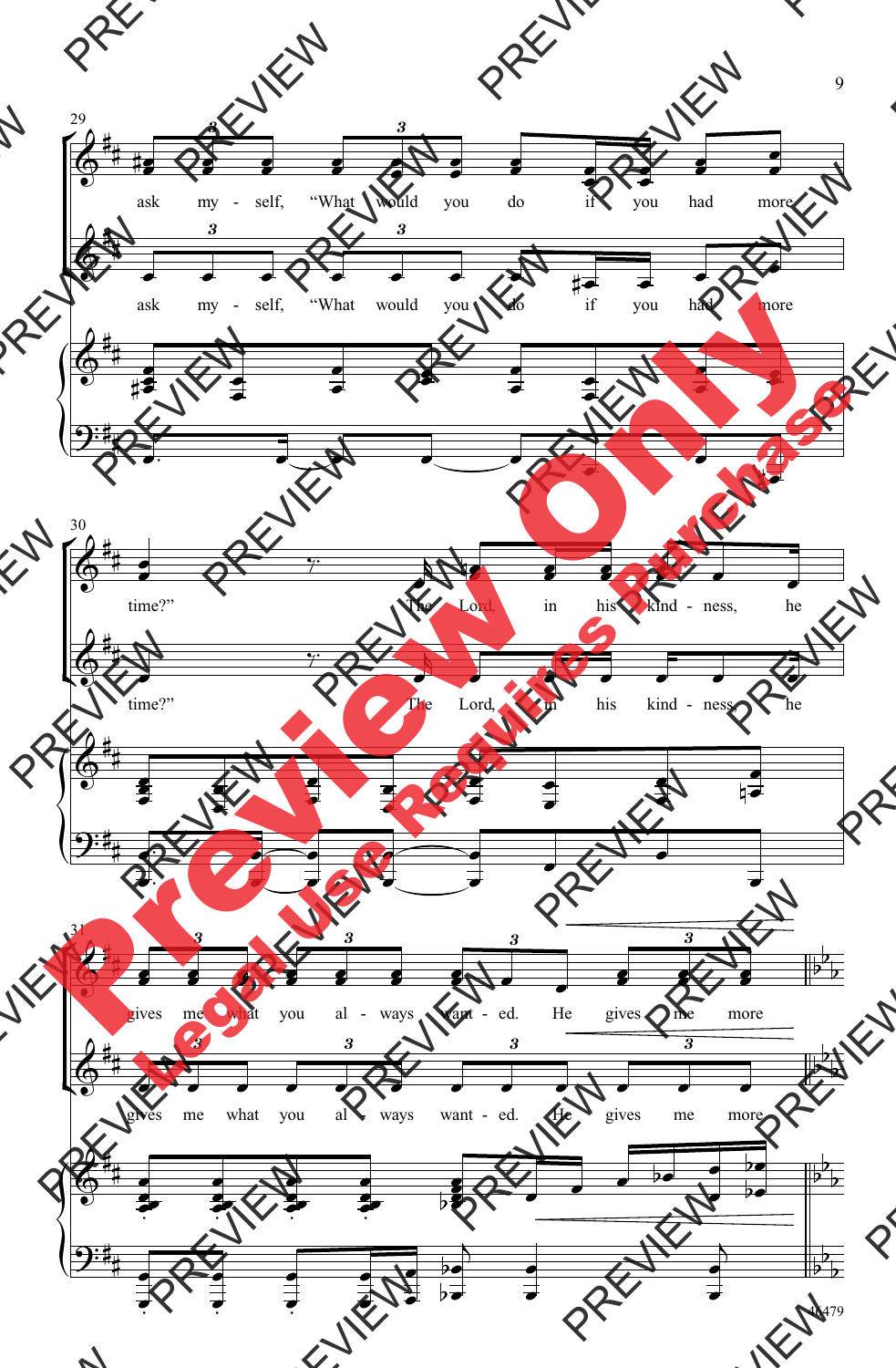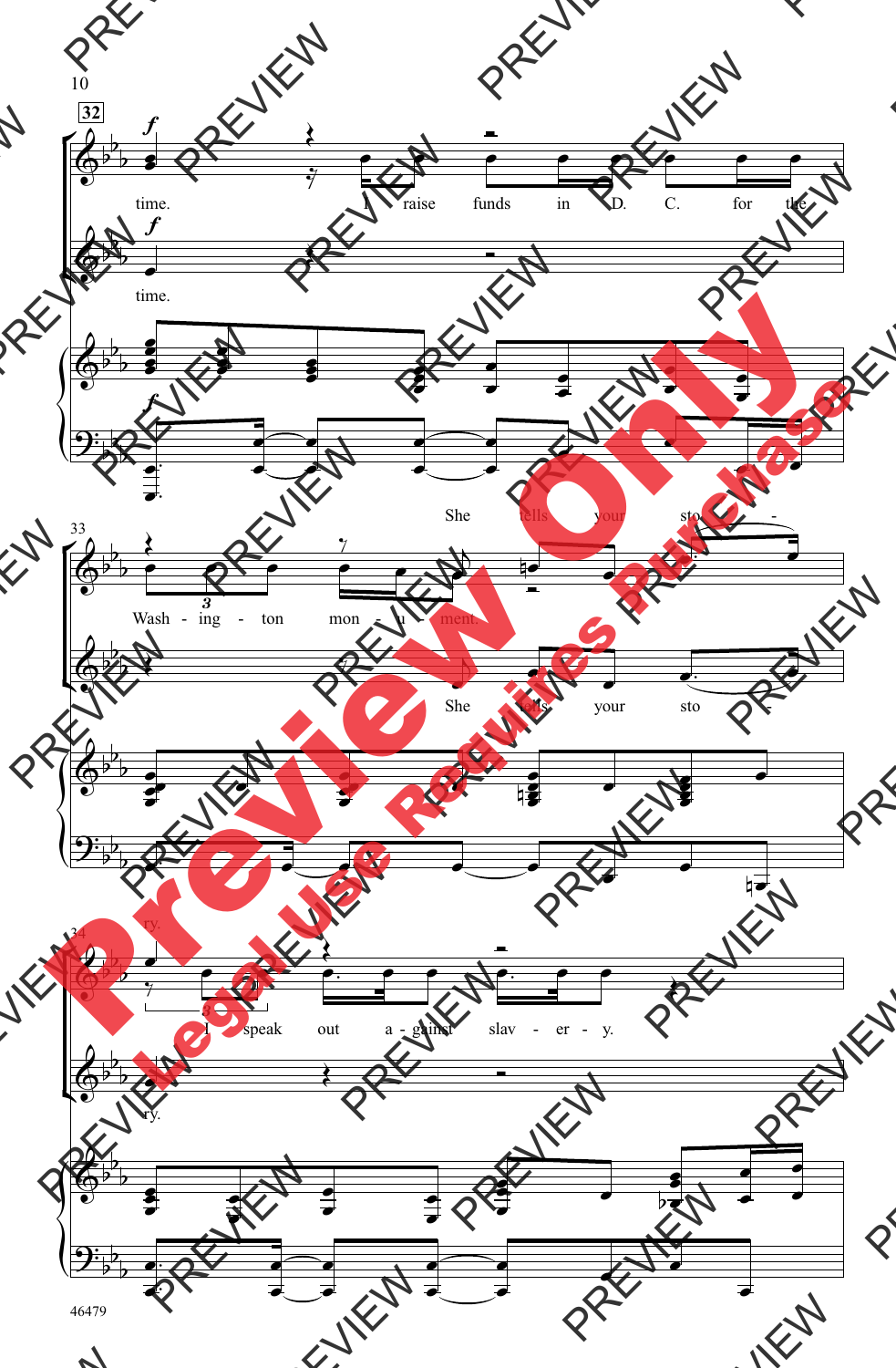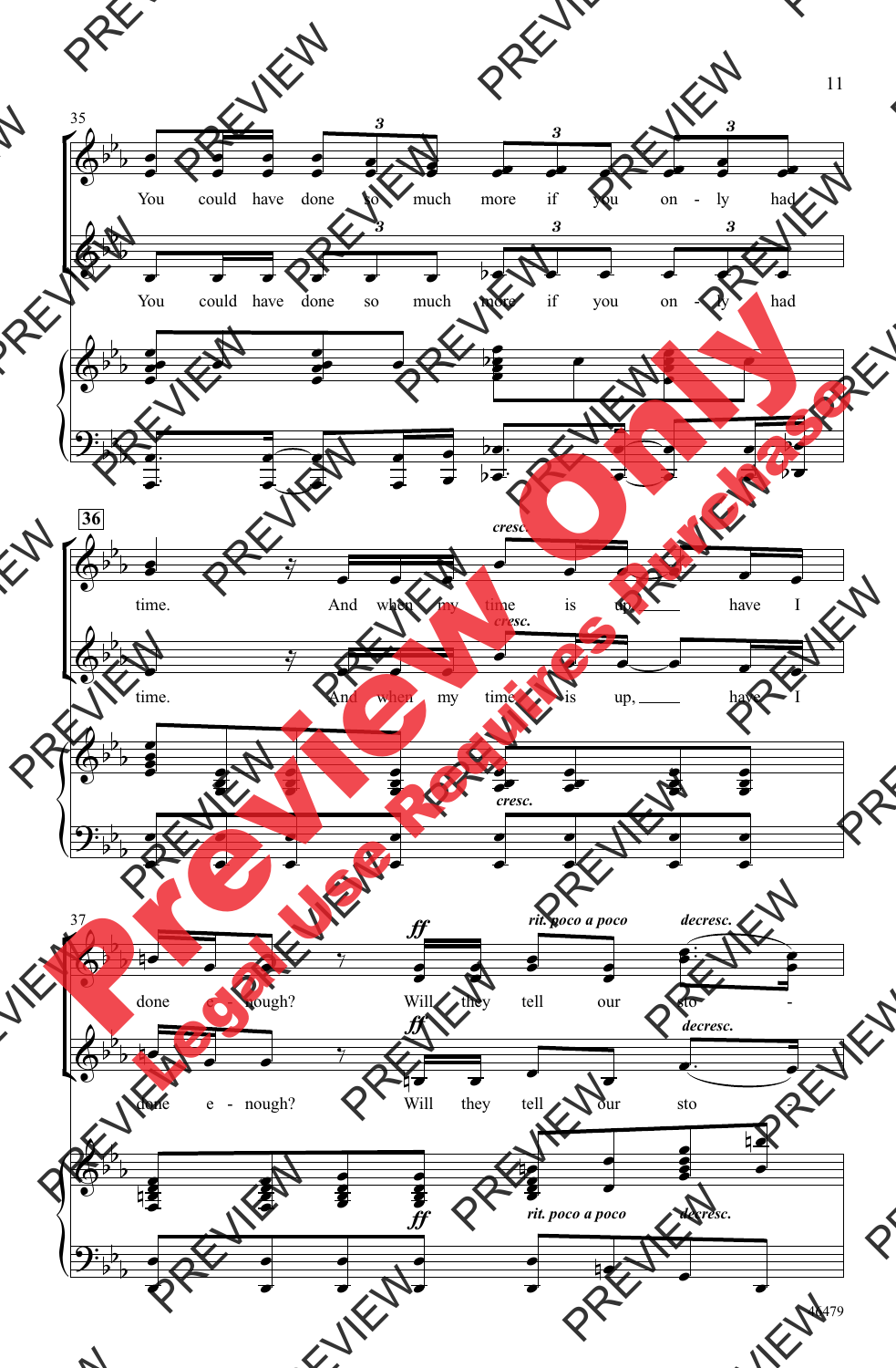$$
12\,
$$

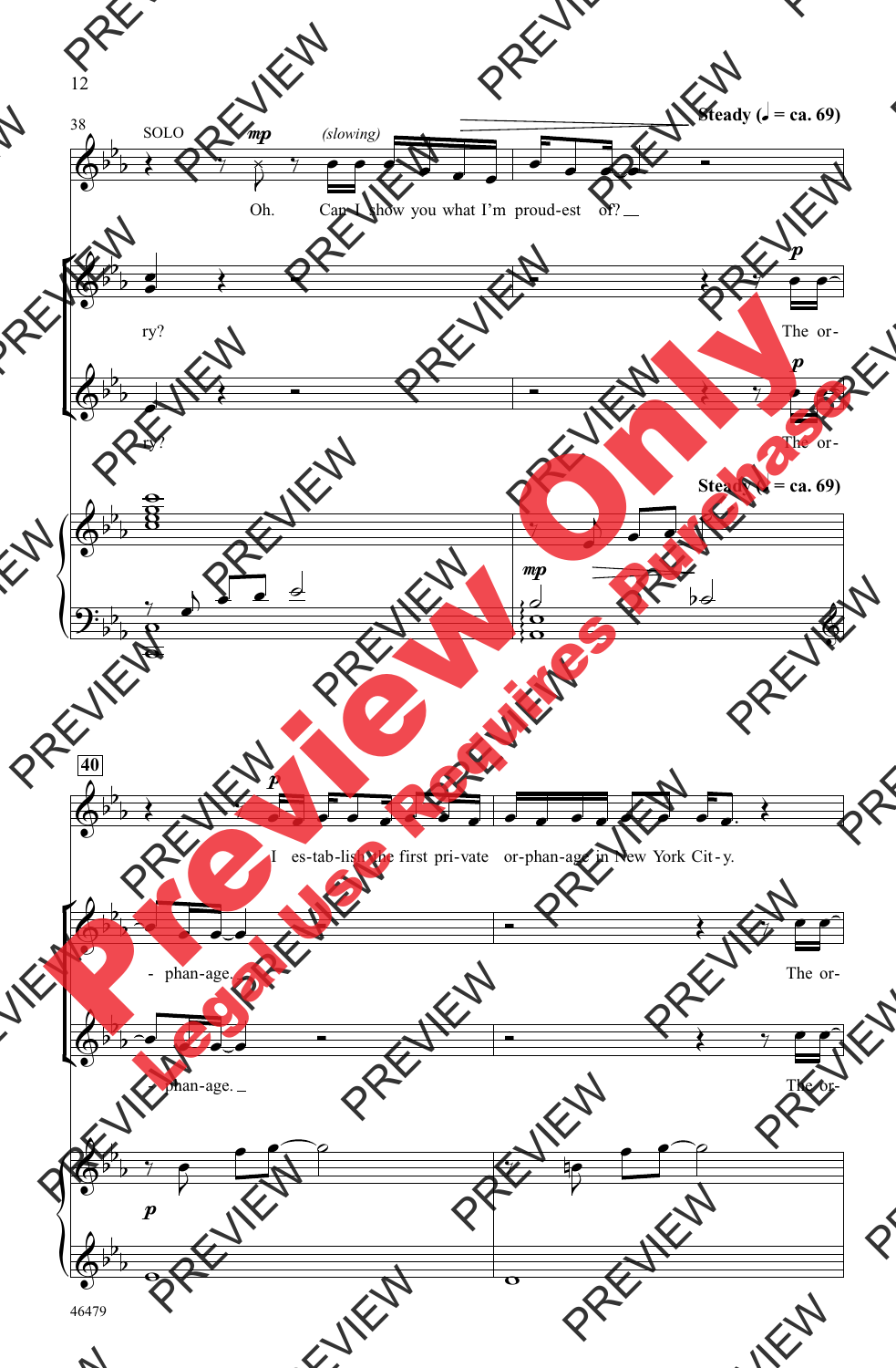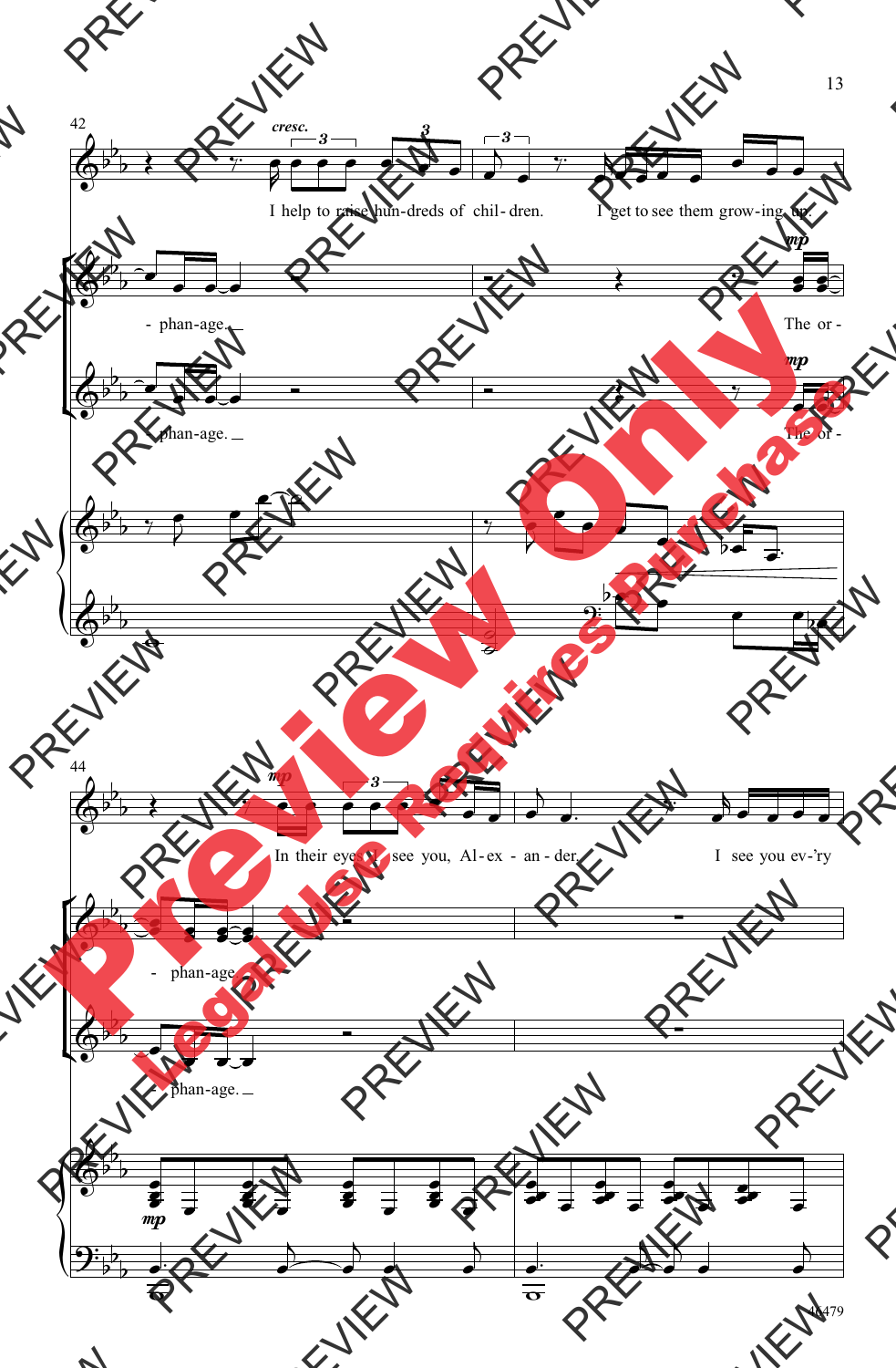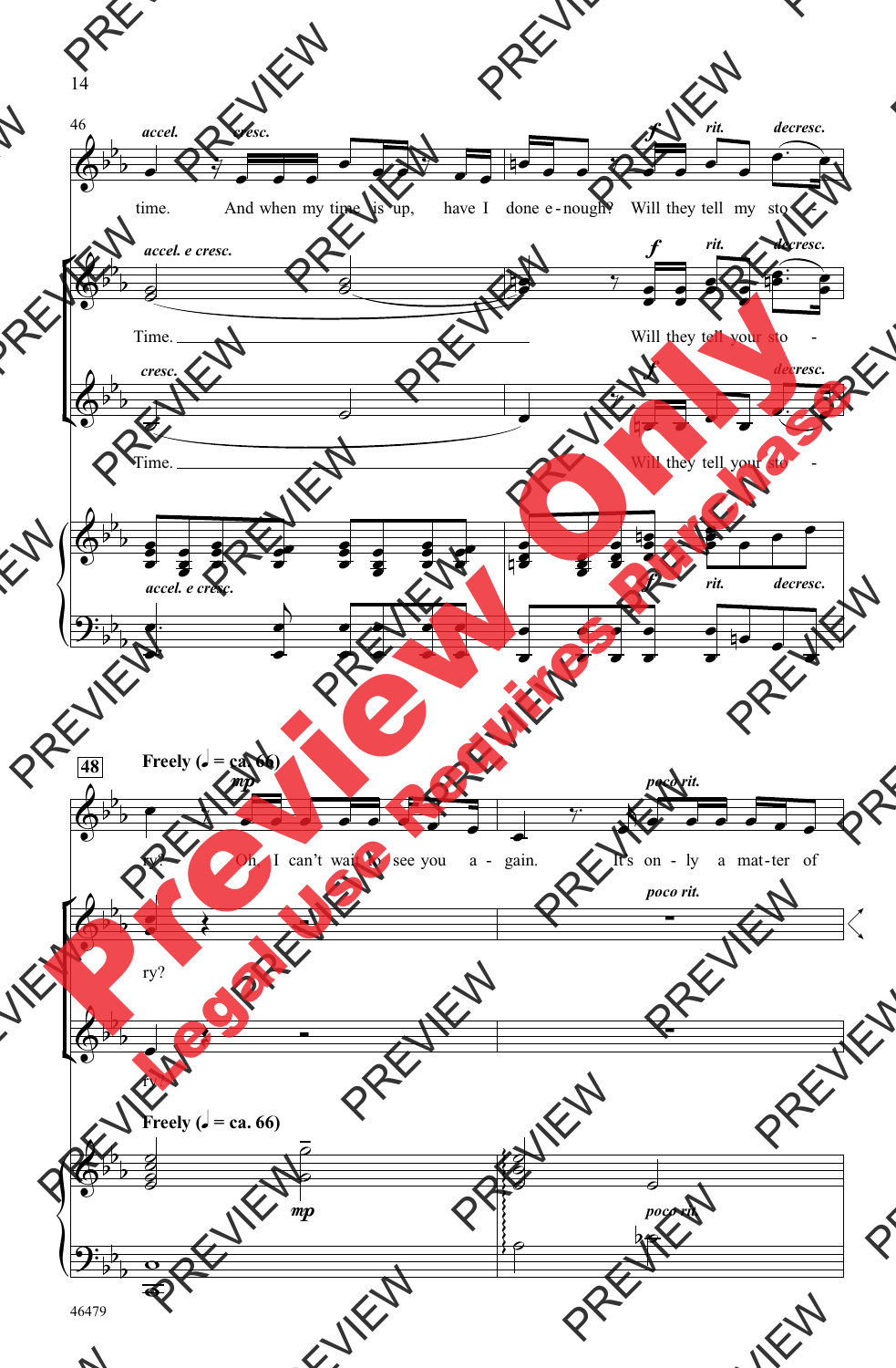